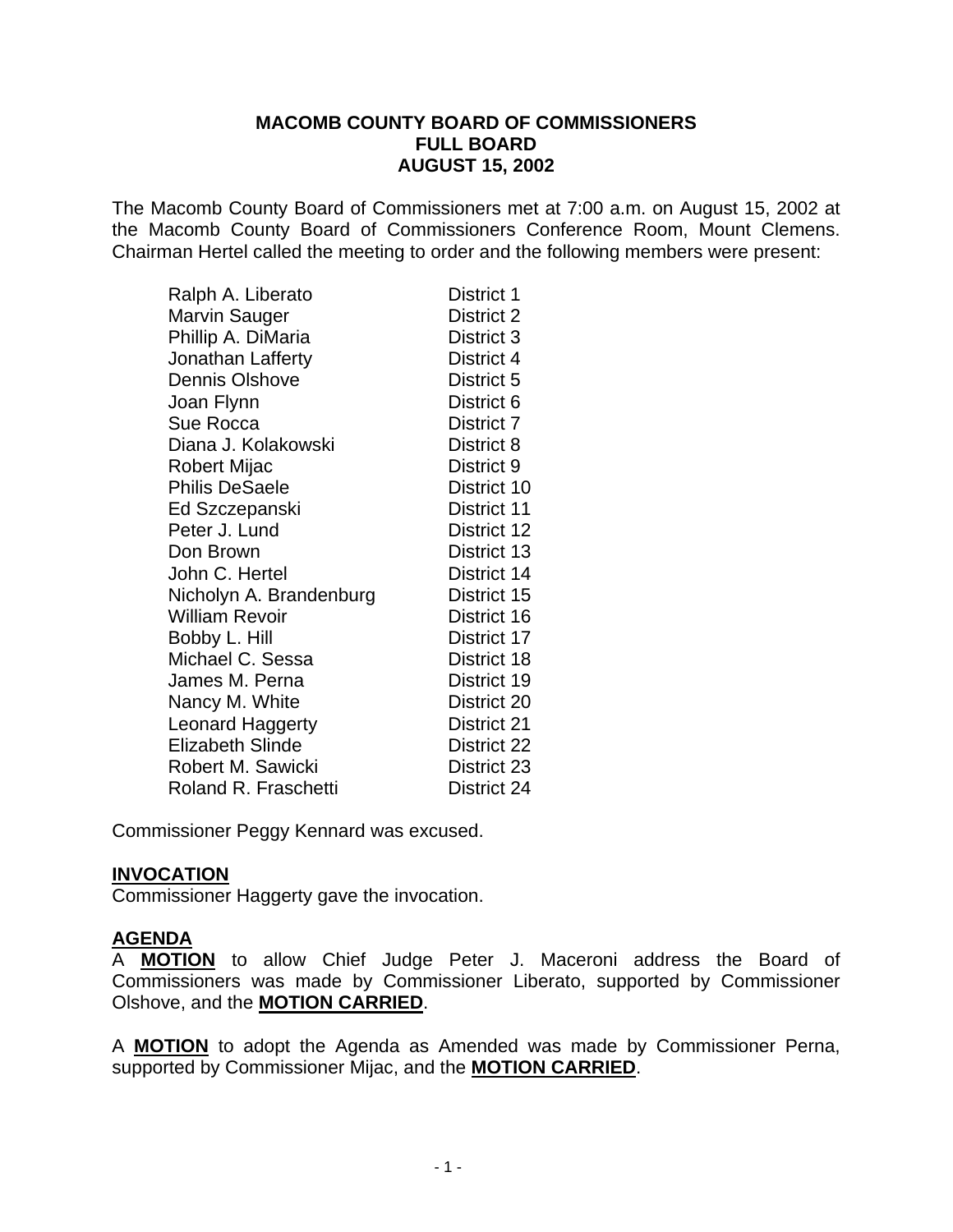## **MINUTES**

A **MOTION** to approve the minutes dated July 11, 2002 was made by Commissioner Liberato, supported by Commissioner Hill, and the **MOTION CARRIED**.

## **PRESENTATIONS**

A Resolution was presented to Sherwood Bennett by Commissioner Revoir, which included certificates of recognition from the State of Michigan, a letter of Congratulations from the President of the United States and the Board of Commissioners.

## **PUBLIC PARTICIPATION**

## *Jerry Frenchy, Roseville, Michigan: (586) 293-8711*

Spoke of his employment experience and the problems that have been published in the newspapers about the Macomb County Road Commission. He expressed his interest on becoming a member of that Commission and he offered to do the job for \$10,000 per year.

## *Timothy Malone, Sterling Heights, Michigan*

Complained about Freedom Hill and the noise level. Spoke about Hillside Productions not complying with their contract to install a sound-absorbing roof over the stage area.

## *Jim Goodfellow, St. Clair Shores, Michigan*

Spoke in favor of the \$1.50 surcharge on all telephone lines. Suggested that the Board of Commissioners think of another way to come up with the money for the residents.

## *Cathy Jordon, Director of Macomb/St. Clair Employment & Training Agency*

Thanked the Board for the appointment and looks forward to working with the Board of Commissioners in the future.

#### **COMMITTEE REPORTS:** *SENIOR CITIZENS COMMITTEE – August 8, 2002*

The Clerk read the recommendation from the Senior Citizens Committee and a **MOTION** was made by Chairperson DeSaele, supported by Vice-Chairperson Szczepanski, to adopt the committee recommendation.

1. APPROVE YEAR 4 MULTI-YEAR EXTENSION CONTRACT WITH FAMILY INDEPENDENCE AGENCY IN THE AMOUNT OF \$24,999.15 TO CONTINUE SERVICES FOR THE GRANDPARENTS REARING GRANDCHILDREN PROGRAM THROUGH THE STRONG FAMILIIES/SAFE CHILDREN FUNDING. NO CHANGE TO CURRENT COUNTY FUNDING LEVEL WILL BE REQUIRED FOR CONTINUATION.

## **THE MOTION CARRIED.**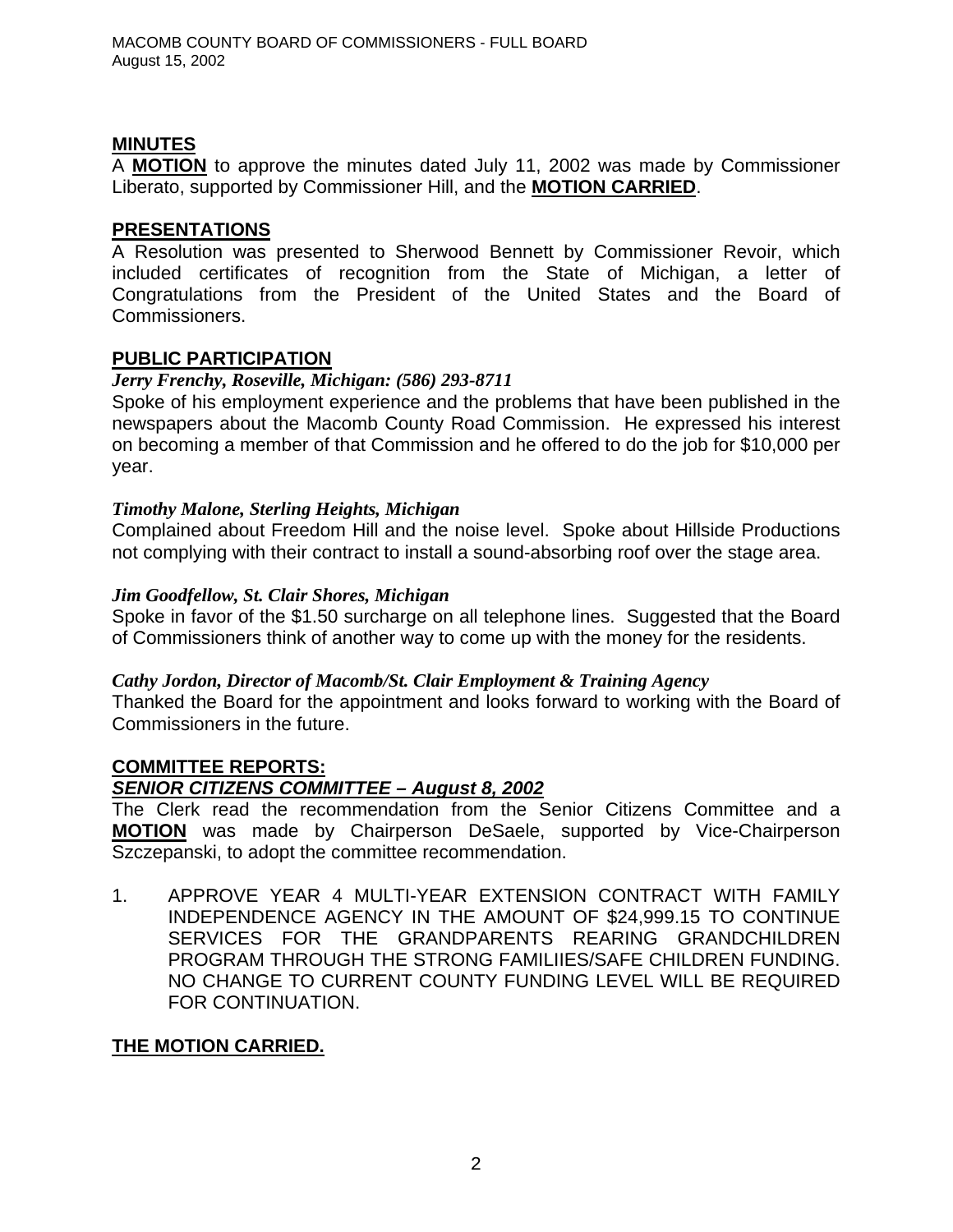## *COMMUNITY SERVICES COMMITTEE – August 8, 2002*

The Clerk read the recommendation from the Community Services Committee and a **MOTION** was made by Chairperson Brandenburg, supported by Vice-Chairperson Kennard, to adopt the committee recommendation.

1. AUTHORIZE MSU EXTENSION SERVICE TO APPLY TO MICHIGAN DEPARTMENT OF AGRICULTURE TO BE ELEIGBLE FOR THE 2003 GYPSY MOTH SUPPRESSION PROGRAM AND AUTHORIZE FUNDING IN THE AMOUNT OF \$25,000 AS THE COUNTY SHARE OF THE COOPERATIVE PROGRAM BETWEEN THE COUNTY, MDA AND THE COMMUNITIES THAT QUALIFY FOR THE PROGRAM FOR THE FISCAL YEAR OF OCTOBER 1, 2002 THROUGH SEPTEMBER 30, 2003.

## **THE MOTION CARRIED.**

## *LEGISLATIVE AND ADMINISTRATIVE SERVICES COMMITTEE – August 9, 2002*

The Clerk read the recommendation from the Legislative and Administrative Services Committee and a **MOTION** was made by Chairperson Mijac, supported by Vice-Chairperson Rocca, to adopt the committee recommendations.

1. APPROVE THE PURCHASE OF THE FOLLOWING MISCELLANEOUS DEPARTMENT REQUESTS:

ONE COLOR LASER PRINTER, ONE STANDARD DESKTOP PERSONAL COMPUTER AND ONE MS OFFICE STANDARD BUSINESS SOFTWARE FOR MACOMB COUNTY COMMUNITY SERVICES AGENCY (MCCSA) AT A COST NOT TO EXCEED \$3,809.00; FUNDING IS AVAILABLE IN THE HEAD START GRANT, FUND 375;

ONE STANDARD DESKTOP PERSONAL COMPUTER AND ONE MS OFFICE STANDARD BUSINESS SOFTWARE FOR MACOMB COUNTY COMMUNITY SERVICES AGENCY (MCCSA) CENTRAL COMMUNITY ACTION CENTER AT A COST NOT TO EXCEED \$1,310.00; FUNDING IS AVAILABLE IN THE COMMUNITY SERVICES BLOCK GRANT, FUND 377;

NINE CELLULAR PHONES FOR MACOMB COUNTY COMMUNITY SERVICES DEPARTMENT AT A ONE TIME COST OF \$8.91 AND A MONTHLY USAGE CHARGE OF \$134.64; FUNDING IS AVAILABLE IN THE COMMUNITY SERVICES HEAD START OPERATING BUDGET, FUND 375;

ONE STANDARD DESKTOP COMPUTER, ONE MS OFFICE STANDARD BUSINESS SOFTWARE AND ONE STANDARD LASER PRINTER FOR THE PUBLIC HEALTH DEPARTMENT AT A COST NOT TO EXCEED \$3,104.00; FUNDING IS AVAILABLE IN THE 2002 HEALTH – DEPARTMENT BUDGET – EQUIPMENT ACCOUNT, FUND 221.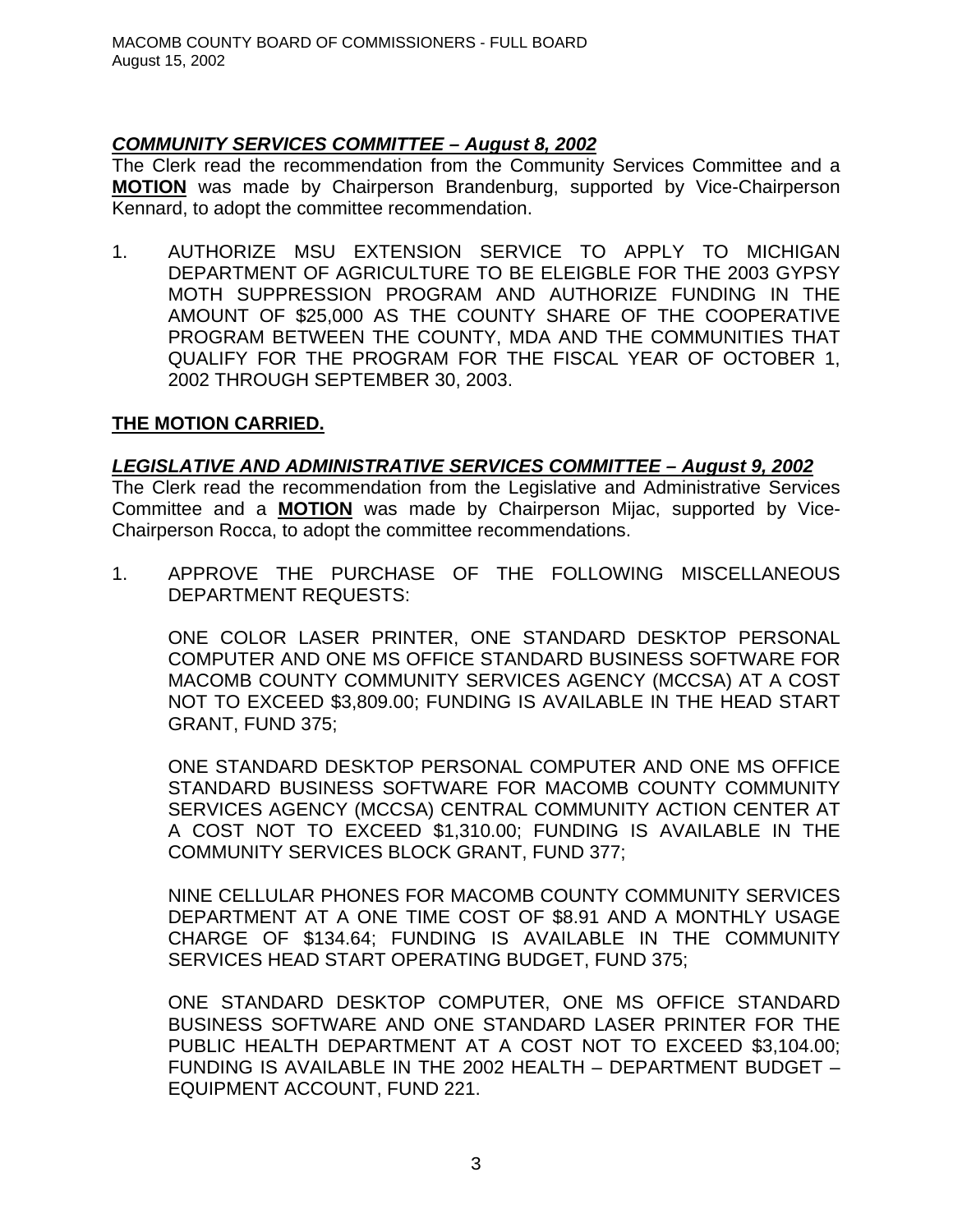- 2. APPROVE THE PURCHASE OF ONE SERVER, ASSOCIATED SOFTWARE, IMPLEMENTATION AND SUPPORT SERVICES AND TRAINING AT A COST NOT TO EXCEED \$46,987.00, FOR THE INITIAL PHASE OF THE COUNTY'S INTERNET/INTRANET INITIATIVE AS OUTLINED IN ATTACHED CORRESPONDENCE FROM MANAGEMENT INFORMATION SERVICES DIRECTOR; FUNDING IS AVAILABLE IN THE CAPITAL IMPROVEMENT FUND – MIS EQUIPMENT ACCOUNT, FUND 446.
- 3. APPROVE AWARD OF BID #12-02 TO THE LOWEST QUALIFIED BIDDER TELECOMM TECHNICIANS, INC. FOR ADVANCED STRUCTURED CABLING SYSTEM IN THE CLEMENS CENTER AND THE REMODELED  $2^{ND}$  and  $5^{TH}$ FLOORS OF THE COURT BUILDING AT A COST NOT TO EXCEED \$97,031.89; FUNDING IS AVAILABLE FROM THE CAPITAL IMPROVEMENT PROJECT.
- 4. AUTHORIZE MANAGEMENT INFORMATION SERVICES' DIRECTOR TO SUBMIT A NOTICE OF INTENT TO THE LINK MICHIGAN REGIONAL TELECOMMUNICATIONS PLANNING GRANT PROGRAM WITH THE UNDERSTANDING THAT IF APPROVED, A COUNTY MATCH BETWEEN 25%-35% WOULD BE REQUIRED AS PART OF THE ACTUAL GRANT APPLICATION, TO BE AUTHORIZED BY THE BOARD OF COMMISSIONERS AT THAT TIME.

Commissioner Brandenburg asked MIS Director, Cyntia Zerkowski how many minutes were included for each cellular telephone and what the overage cost was. Cyntia Zerkowski stated that 50 Nextel minutes and 25 regular minutes were included. The package was determined based on usage and department requirements.

**THE MOTION CARRIED**, with Commissioner Brandenburg voting **NO.**

## *PERSONNEL COMMITTEE – August 13, 2002*

The Clerk read the recommendation from the Personnel Committee and a **MOTION** was made by Chairperson Liberato, supported by Vice-Chairperson Haggerty, to adopt the committee recommendations.

Commissioner Szczepanski asked to separate motion #3.

Commissioner Revoir asked to separate motion #2.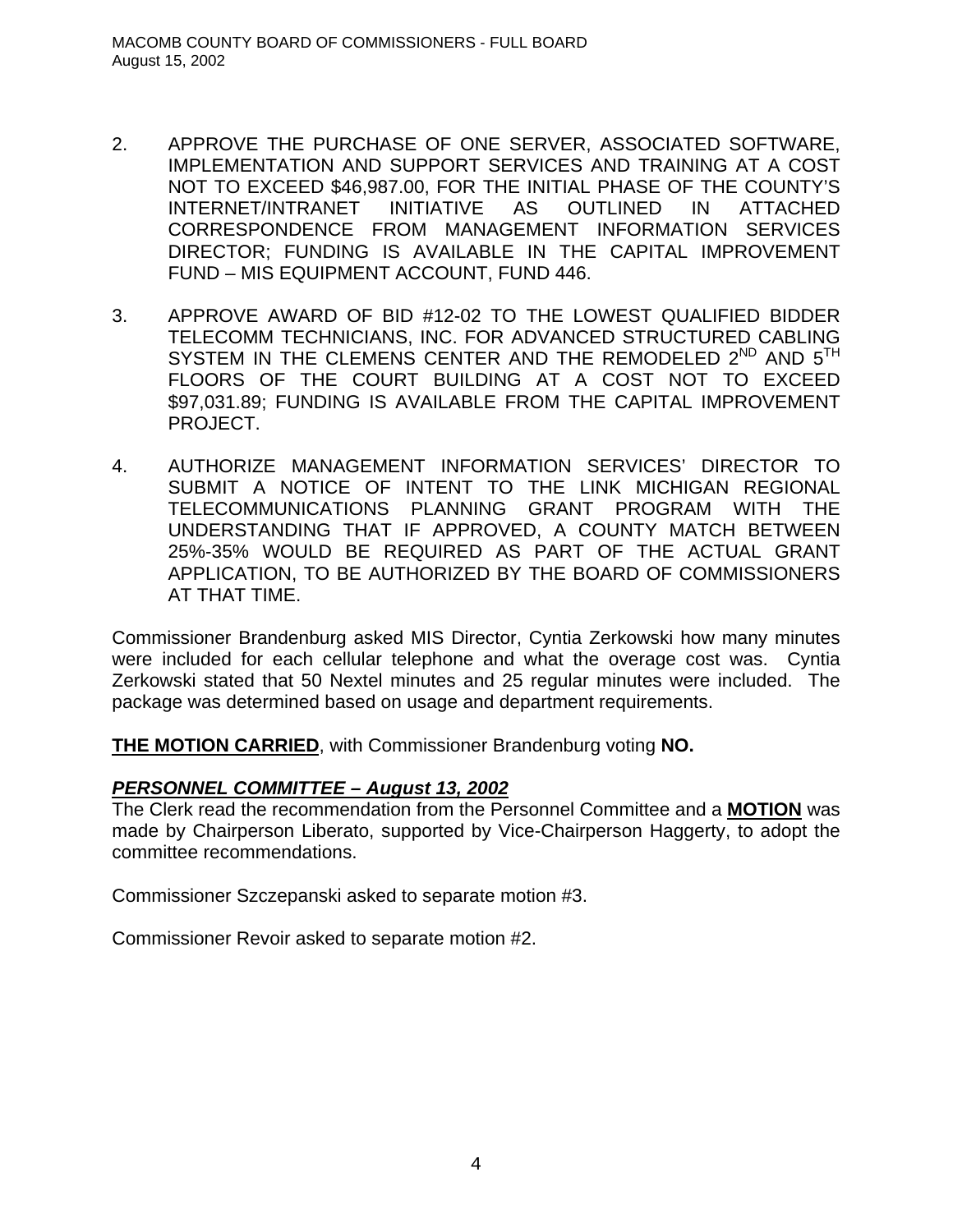Vote was taken on the following:

- 1. TO RECOMMEND THAT THE BOARD OF COMMISSIONERS RECONFIRM THE FOLLOWING VACANCIES:
	- 1. ONE CASE MANAGER III COMMUNITY MENTAL HEALTH
	-
	-
	- 4. ONE COMPUTER MAINTENANCE CLERK COUNTY CLERK/REGISTER OF DEEDS
	- 5. ONE ACCOUNT CLERK IV FINANCE
	-
	- 7. ONE JUDICIAL SERVICE OFFICER FRIEND OF THE COURT
	- 8. ONE MEDICAL PROGRAM SPECIALIST FRIEND OF THE COURT
	- 9. ONE TEACHER MCCSA
	- 10. ONE PROGRAM ASSISTANT MSU-EXTENSION
	-
	- 12. ONE PERSONAL PROPERTY TAX COLLECTOR

11. TWO DEPUTIES<br>12. ONE PERSONAL PROPERTY TAX COLLECTOR TREASURER

**THE MOTION CARRIED.**

#### **SEPARATED MOTION**

2. APPROVE THE SALARY ADJUSTMENT FOR DISPATCH SUPERVISOR POSITION AT THE MACOMB COUNTY OFFICE OF THE SHERIFF.

A vote was taken on the **SEPARATED MOTION** and the **MOTION CARRIED**, with Commissioner Revoir voting **NO**.

## **SEPARATED MOTION**

3. APPROVE RATIFICATION OF A FIVE-YEAR LABOR AGREEMENT WITH TEAMSTERS LOCAL #214 – COURT REPORTERS FROM JANUARY 1, 2000 THROUGH DECEMBER 31, 2004.

A vote was taken on the **SEPARATED MOTION** and the **MOTION CARRIED**, with Commissioners Szczepanski, Lund and Brandenburg repeating their **NO** votes from Committee.

#### *OPERATIONAL SERVICES COMMITTEE – August 13, 2002*

The Clerk read the recommendations from the Operational Services Committee and a **MOTION** was made by Chairperson Hill, supported by Vice-Chairperson Lafferty, to adopt the committee recommendations.

Commissioner Szczepanski asked to have his **NO** vote from committee be repeated and recorded for motion #6.

Commissioner Revoir asked Facilities and Operations Director, Lynn Arnott-Bryks the possible maximum cost of motion #2. She indicated that it should not exceed \$2,000.

Commissioner Lund asked to separate motion #8.

2. ONE THERAPIST II COMMUNITY MENTAL HEALTH 3. ONE TYPIST CLERK I/II COMMUNITY MENTAL HEALTH 6. ONE CASHIER II FRIEND OF THE COURT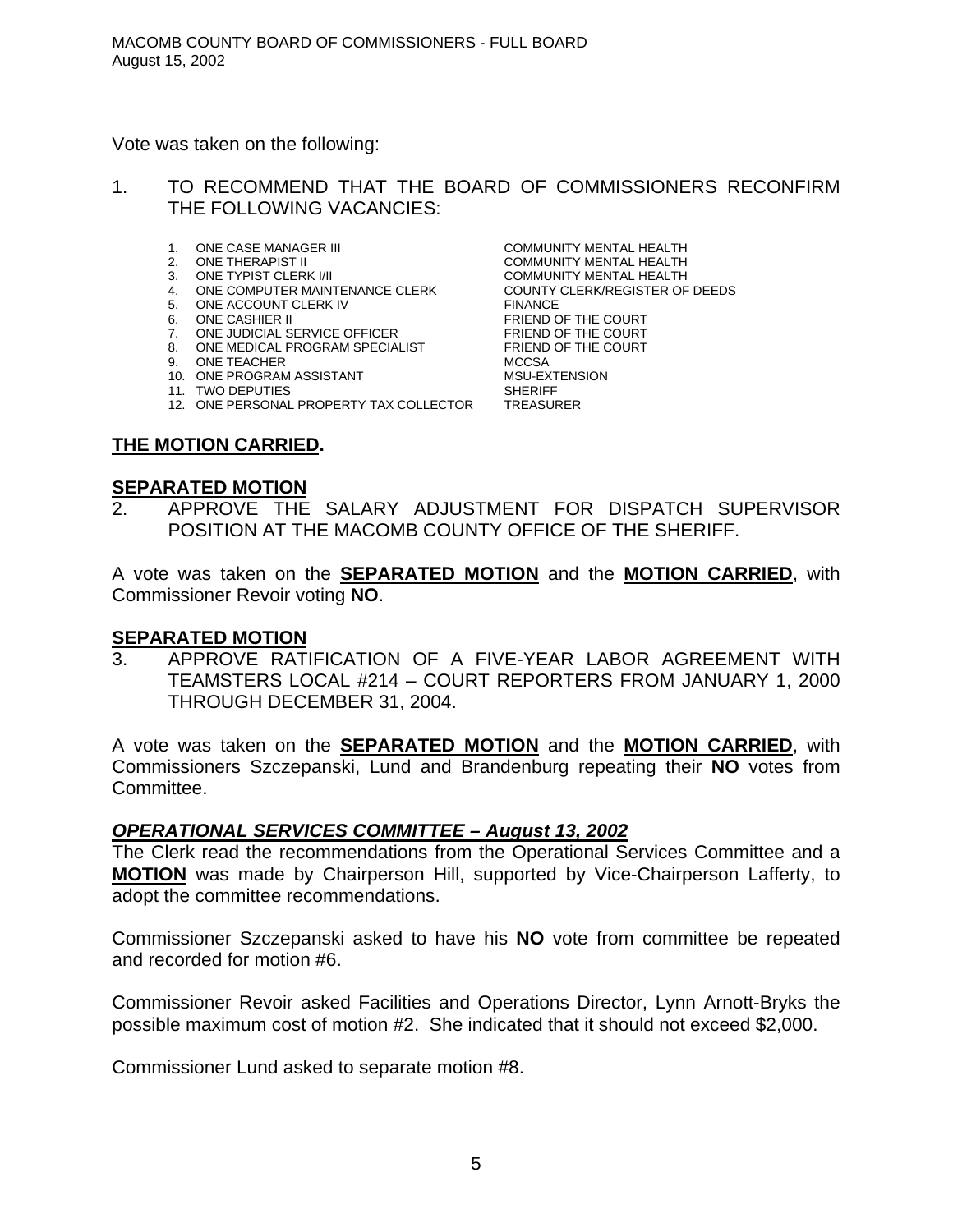#### Vote was taken on the following:

1. AUTHORIZE PAYMENT FOR THE WORK PERFORMED AS FOLLOWS:

MARTHA T. BERRY RENOVATION ELLIS DON MICHIGAN 265,428.90<br>CIRCUIT COURT BUILDING PROJECT CONTROL SYSTEMS 275,950.00 YOUTH HOME PROJECT CONTROL SYSTEMS 549,630.00 COURT BUILDING RENOVATION STRAT WOLD<br>YOUTH HOME ADD. & REN. WAKELY ASSOCIATES YOUTH HOME ADD. & REN. WAKELY ASSOCIATES 10.663.52

PROJECT CONTROL SYSTEMS 175,950.00

FURTHER, FUNDS ARE AVAILABLE IN THE CAPITAL BUDGET.

- 2. APPROVE THE INSTALLATION OF A FLAGPOLE FROM THE THIRD FLOOR OF THE COUNTY BUILDING; FUNDS ARE AVAILABLE IN THE COUNTY BUILDING OPERATING BUDGET.
- 3. AWARD THE JAIL ELEVATOR UPGRADE/REPLACEMENT PROJECT TO THE LOW QUALIFIED BIDDER, SCHINDLER ELEVATOR CORPORATION, IN THE AMOUNT OF \$559,599.00; FUNDS ARE AVAILABLE IN THE CAPITAL BUDGET.
- 4. CONCUR WITH THE PURCHASING MANAGER AND APPROVE THE PRINTING OF THE MACOMB COUNTY 2003 OFFICIAL DIRECTORY FOR THE CLERK'S OFFICE FROM THE LOWEST RESPONSIBLE BIDDER, SELECT GRAPHICS, IN THE AMOUNT OF \$18,757.00; FUNDS ARE AVAILABLE IN THE CLERK'S OUTSIDE PRINTING BUDGET.
- 5. CONCUR WITH THE PURCHASING MANAGER AND APPROVE THE PURCHASE OF TWO KODAK ROTARY MICROFILMER 30 A'S FOR THE MICROFILM DIVISION FROM AMI IMAGING, INC. WITH CURRENT GSA PRICING OF \$25,283.00 EACH WITH NINE MONTHS MAINTENANCE OF \$2,650.00 PER UNIT FOR A TOTAL COST OF \$55,866.00; FUNDS ARE AVAILABLE IN THE 2002 FURNITURE AND EQUIPMENT FUND.
- 6. A MOTION WAS MADE BY SESSA, SUPPORTED BY DiMARIA, TO RECOMMEND THAT THE BOARD OF COMMISSIONERS AUTHORIZE FACILITIES AND OPERATIONS TO PROCEED WITH OPTION 1 AND MODIFY THE BOARD OF COMMISSIONERS' MEETING ROOM SEATING TO ACCOMMODATE THE 26<sup>TH</sup> COMMISSIONER FOR A MATERIALS COST NOT TO EXCEED \$1,500.00; PURCHASE REQUISITION TO BE SUBMITTED TO THE PURCHASING DEPARTMENT FOR A CHAIR, FILE CABINET AND MICROPHONE TO MATCH EXISTING.
- 7. PROCEED WITH INCREASED INSPECTIONS, WHEN NECESSARY, DURING THE COURSE OF CONSTRUCTION OF THE YOUTH HOME AND MARTHA T. BERRY RENOVATION PROJECTS; FUNDS ARE AVAILABLE IN THE CAPITAL BUDGET.

**THE MOTION CARRIED.**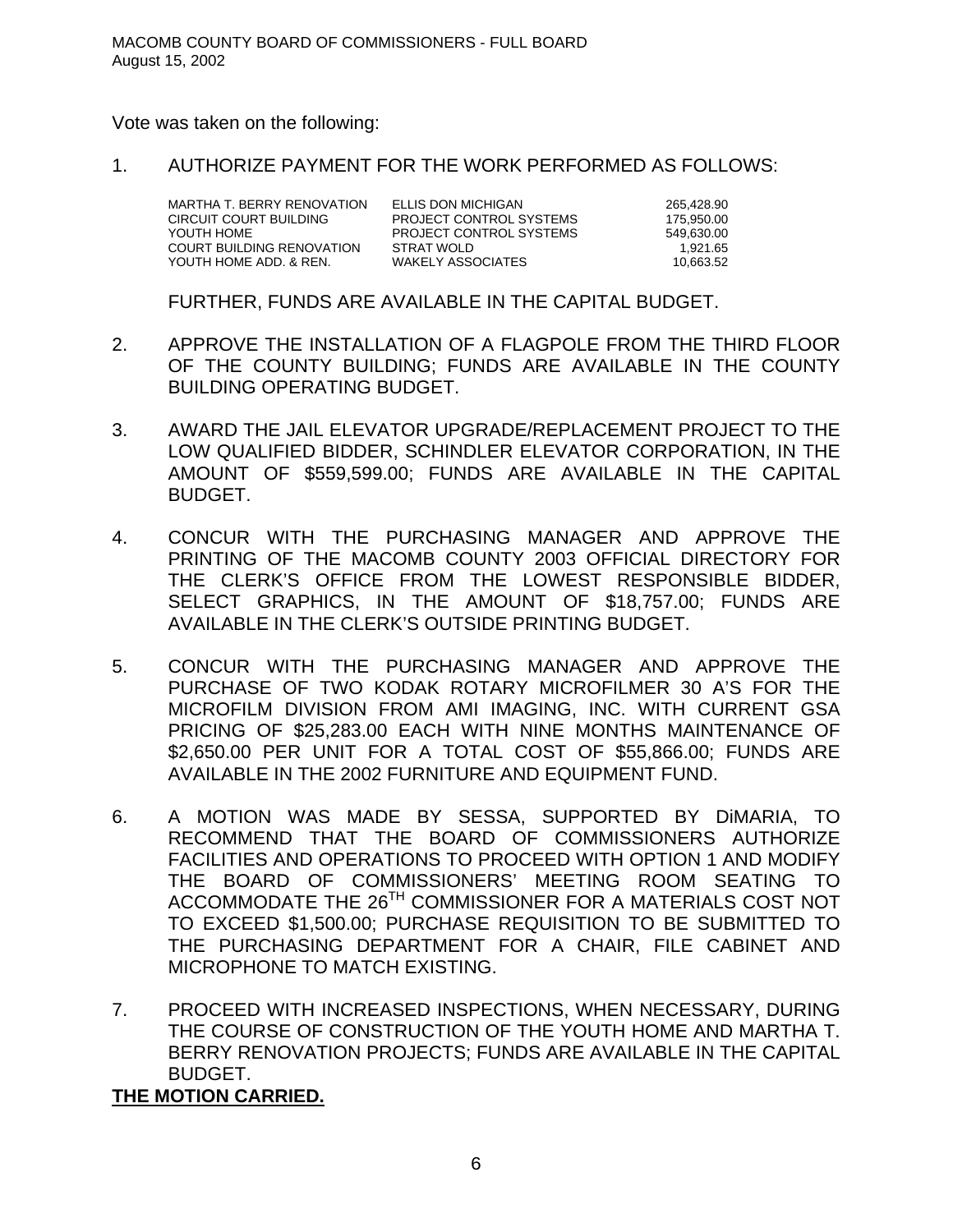## **SEPARATED MOTION**

8. AUTHORIZE THE FACILITIES AND OPERATIONS DEPARTMENT AND CORPORATION COUNSEL TO MOVE THE 42-2 DISTRICT COURT OUT OF ITS CURRENT LOCATION AND INTO A COUNTY FACILITY AS SOON AS POSSIBLE.

Commissioner Lund asked Corporation Counsel George Brumbaugh about the negotiations. George Brumbaugh indicated that nothing has been determined at this time and that the locations are being reviewed. Rent was increased from \$3,000 to \$7,000 per month.

Commissioner Sessa stated that the Chesterfield Township Supervisor is having a meeting regarding the location of the court.

Commissioner Brandenburg asked Finance Director Dave Diegel what locations have been reviewed as possibilities to temporarily house that facility. He indicated that the second floor of the Circuit Court, upon completion, is a possibility.

A vote was taken on the **SEPARATED MOTION** and the **MOTION CARRIED**.

## *FINANCE COMMITTEE – August 14, 2002*

The Clerk read the recommendations from the Finance Committee and a **MOTION** was made by Chairperson Perna, supported by Vice-Chairperson Slinde, to adopt the committee recommendations.

Commissioner Brandenburg asked to separate motion #5.

Commissioner Lund asked to separate motion #3.

Commissioners Brandenburg, Rocca, Szczepanski, Revoir and DeSaele asked that their **NO** votes from Committee be repeated and recorded.

A vote was taken on the following:

- 1. APPROVE THE INTER-DEPARTMENTAL LINE ITEM BUDGET ADJUSTMENTS AS SUBMITTED BY THE FINANCE DEPARTMENT.
- 2. APPROVE THE MONTHLY BILLS (WITH CORRECTIONS, DELETIONS AND/OR ADDENDA) AND AUTHORIZE PAYMENT; FURTHER, TO APPROVE THE PAYROLL FOR THE PERIODS JULY 5, 12 (COLA) AND 19 AND AUGUST 2, 2002, IN THE TOTAL AMOUNT OF \$13,193,736.06, WITH NECESSARY MODIFICATIONS TO THE APPROPRIATIONS.
- 4. APPROVE PAYMENT TO DRAGUN CORPORATION, IN THE AMOUNT OF \$9,150.00, FROM THE COUNTY GENERAL FUND, FOR ENVIRONMENTAL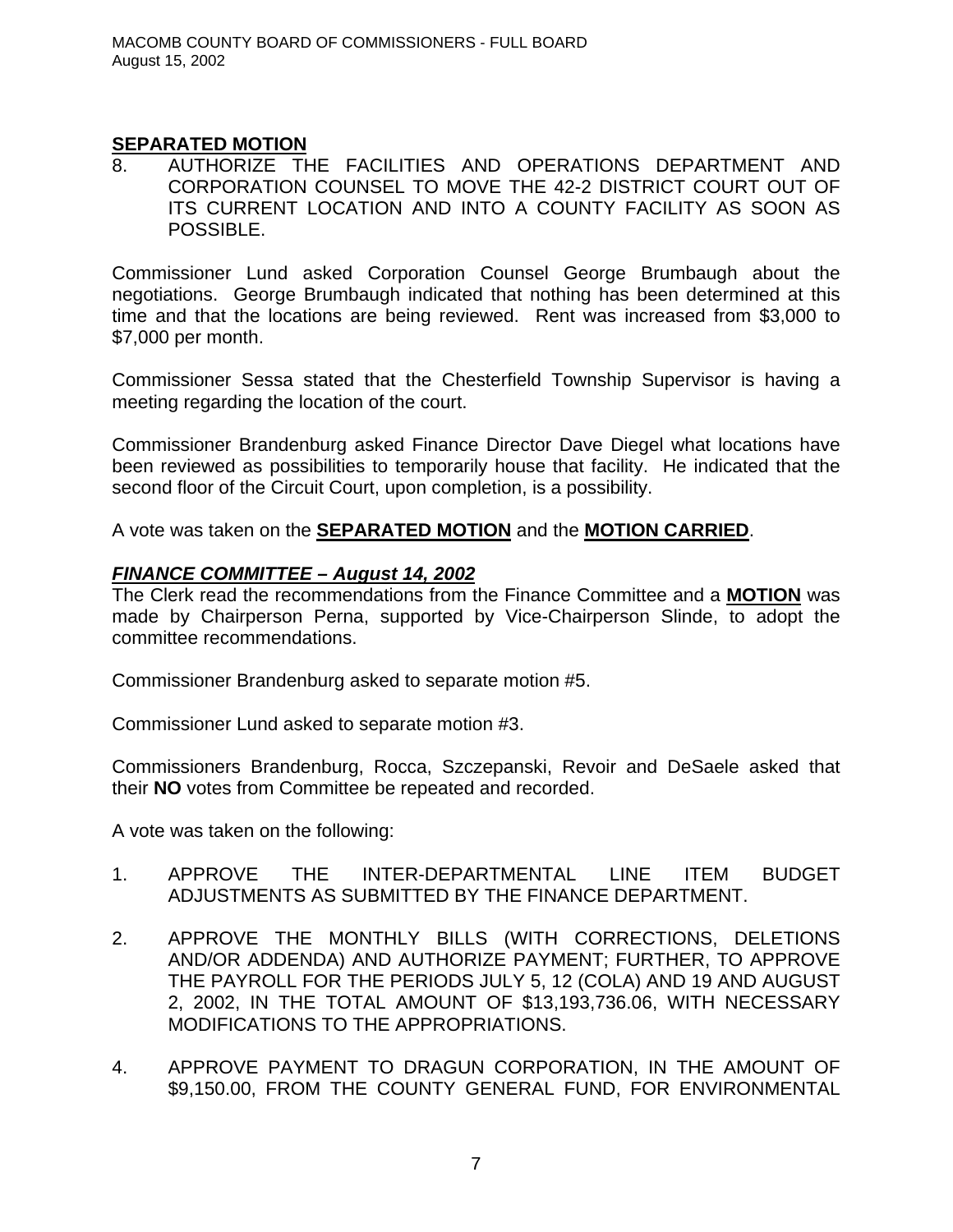SERVICES AS IT PERTAINS TO THE PARK COMMISSION'S OBLIGATIONS FOR THE DUE CARE REQUIREMENTS FOR THE LANDFILL AT FREEDOM HILL COUNTY PARK.

#### THE MOTION CARRIED

## **SEPARATED MOTION**

3. AUTHORIZE THE PLACEMENT OF THE ATTACHED BALLOT QUESTION FOR A PROPOSED COUNTYWIDE 800 MHZ TRUNKED RADIO SYSTEM SURCHARGE ON THE NOVEMBER 5, 2002 GENERAL ELECTION BALLOT AND THAT THE TITLE OF THE BALLOT LANGUAGE READ "EMERGENCY COMMUNICATIONS TELEPHONE SURCHARGE."

Commission Lund said that Shelby Township has already spent money on this issue with their local police department. He supports the idea, not the tax.

Commissioner DeSaele said that she represents her constituents and low taxes. She is voting NO.

Commissioner Fraschetti said that this is a good program but this tax is not a deductible item for individuals, but is deductible for corporations. Discussed millages and stated that this should go back to committee.

Commissioner Kolakowski indicated that police departments, fire departments and EMS have requested that this proposal be added as a ballot issue. This is a four-year program for landline telephones. Cellular telephones are charged \$.57 indefinitely.

Commissioner Rocca said that Sterling Heights has already allocated money for this and the residents shouldn't be taxed twice.

A **MOTION TO REFER** back to committee was made by Commissioner Sessa, supported by Szczepanski.

Commissioner Sawicki asked Sheriff Mark Hackel about the current radio system.

Sheriff Hackel said that the Sheriff Department uses a 400 Mhz radio system that was available 25-30 years ago. This is a public safety issue and if the funding is not available, the County will lose the opportunity to secure the 800 Mhz frequency. He said that Warren already has this system in place, the City bonded for the funds. Sixtythree out of eighty-three counties are already using this frequency.

Commissioner Mijac stated that the voters should decide whether they want this or not. At the end of the four years, approximately \$35,000,000 will be collected.

Commission Szczepanski said that an enhancement to the current system would make it easier for the taxpayers. Shelby Township rents the equipment from the Michigan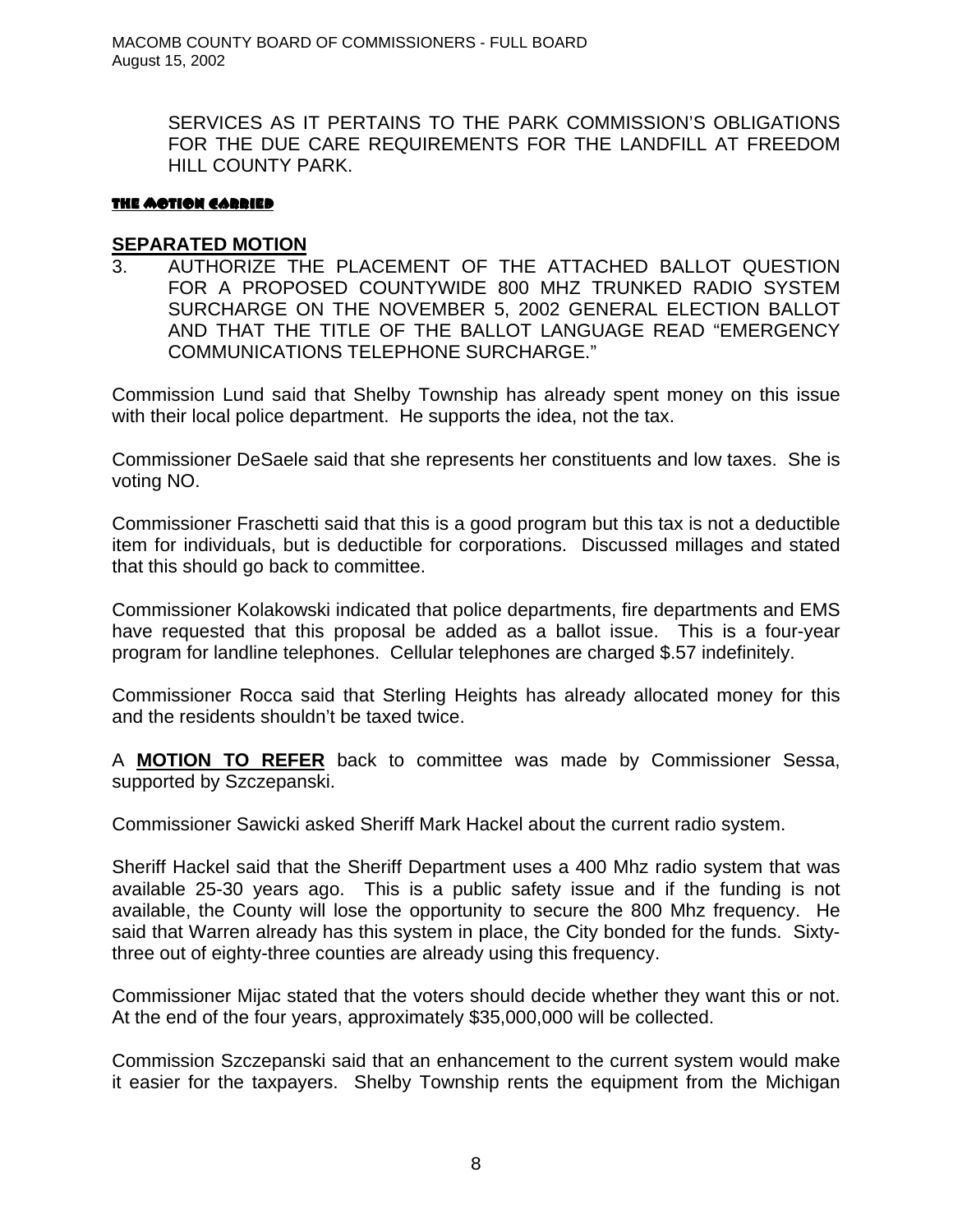State Police. If this passes with the voters of Macomb County, the County will own the equipment.

Commissioner Slinde asked Sheriff Hackel about the benefit approving this for a countywide ballot proposal. He stated that if this doesn't make it on the ballot that the local municipalities will have to recoup the cost and will cost the taxpayers more money. He also advised the Board of Commissioners that he traveled to other counties in the state to review their systems and this one is the best choice.

Commissioner Sauger asked if Macomb County is behind in technology with these radios. Sheriff Hackel stated that there have been numerous studies and consultants reviewing these types of radio systems. He explained that in an emergency situation, the dispatch centers can immediately get assistance from other communities without having to pick up the phone and calling them for help, it could be immediate response.

Commissioner DiMaria said he is against the referral motion and this issue has been in front of the Board eleven times in the last seventeen months. Suggested to let the public decide.

Commissioner Fraschetti suggested that the language be modified for the ballot proposal to save the taxpayers some money.

Commissioner Sessa said that he has reviewed this issue on the internet and other communities that own this equipment and discussed the problems that happen with it.

Corporation Counsel indicated that this is a tax on surcharge on a service.

|  |  |  |  | Commissioner Sessa asked for Roll Call on the Referral Motion. |
|--|--|--|--|----------------------------------------------------------------|
|--|--|--|--|----------------------------------------------------------------|

|                | YES | NO |
|----------------|-----|----|
| Brandenburg    | x   |    |
| <b>DeSaele</b> | X   |    |
| DiMaria        |     | x  |
| Flynn          |     | x  |
| Fraschetti     | X   |    |
| Haggerty       |     | X  |
| Hill           |     | X  |
| Kolakowski     |     | x  |
| Lafferty       |     | x  |
| Liberato       |     | X  |
| Lund           | x   |    |
| Mijac          |     | X  |
| Olshove        |     | x  |
| Perna          |     | x  |
| Revoir         |     | x  |
| Rocca          | x   |    |
|                |     |    |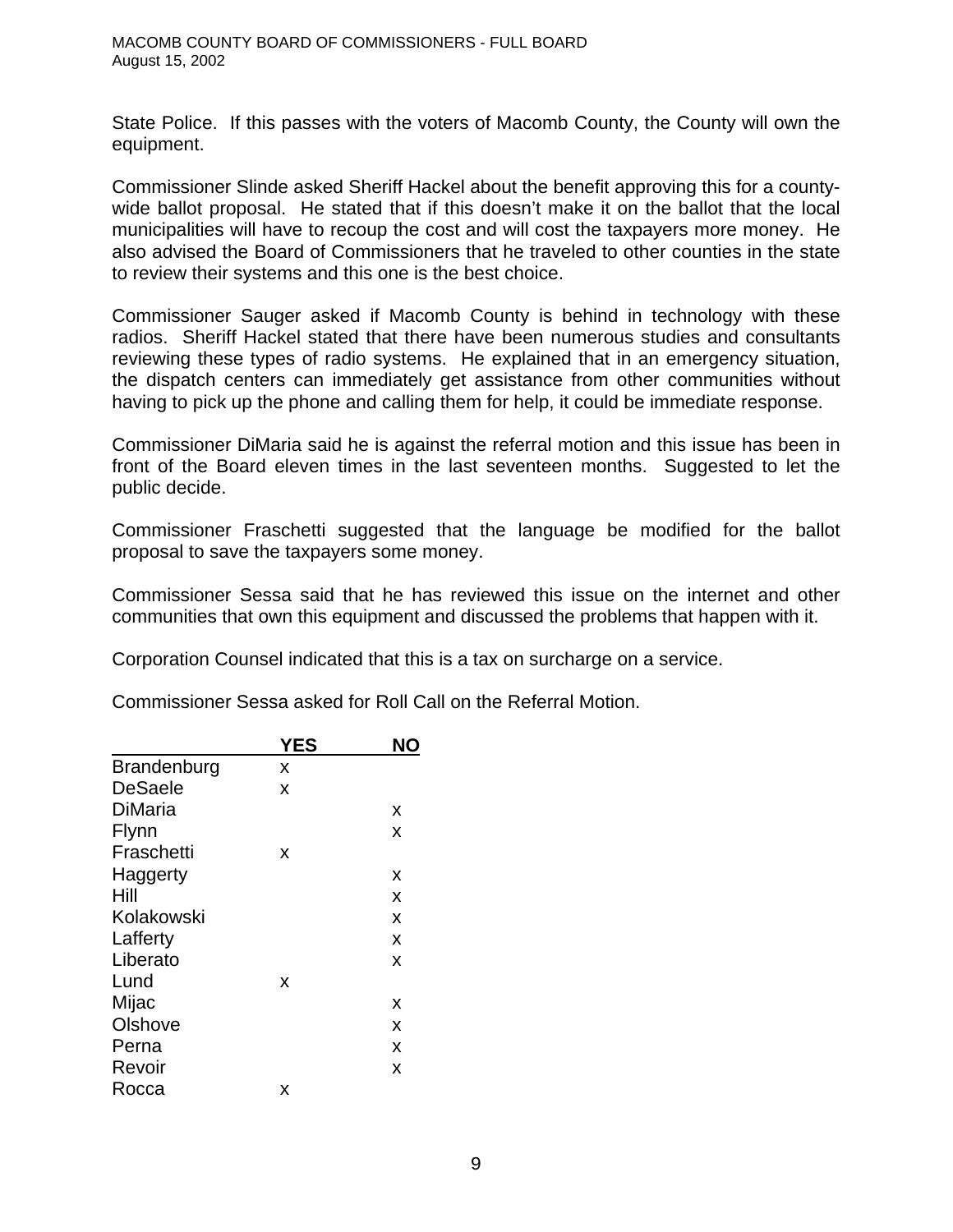MACOMB COUNTY BOARD OF COMMISSIONERS - FULL BOARD August 15, 2002

| X<br>X |
|--------|
|        |
|        |
|        |
| X      |
|        |
| X      |
| X      |
|        |

## **THE MOTION TO REFER FAILED**.

Commissioner Lund stated that he is in favor of a new system, not in favor of how this is being funded.

## **ROLL CALL VOTE ON THE MAIN MOTION**

|                    | <b>YES</b> | ΝO |
|--------------------|------------|----|
| <b>Brandenburg</b> | X          |    |
| <b>DeSaele</b>     |            | x  |
| <b>DiMaria</b>     | x          |    |
| Flynn              | X          |    |
| Fraschetti         | X          |    |
| Haggerty           | X          |    |
| Hill               | X          |    |
| Kolakowski         | X          |    |
| Lafferty           | X          |    |
| Liberato           | X          |    |
| Lund               |            | X  |
| Mijac              | X          |    |
| Olshove            | X          |    |
| Perna              | X          |    |
| Revoir             | X          |    |
| Rocca              |            | X  |
| Sauger             | X          |    |
| Sawicki            | X          |    |
| Sessa              |            | x  |
| Slinde             | X          |    |
| Szczepanski        | X          |    |
| White              | X          |    |
| <b>Hertel</b>      | Χ          |    |
| <b>TOTAL</b>       | 19         | 4  |

## **THE MOTION CARRIED**.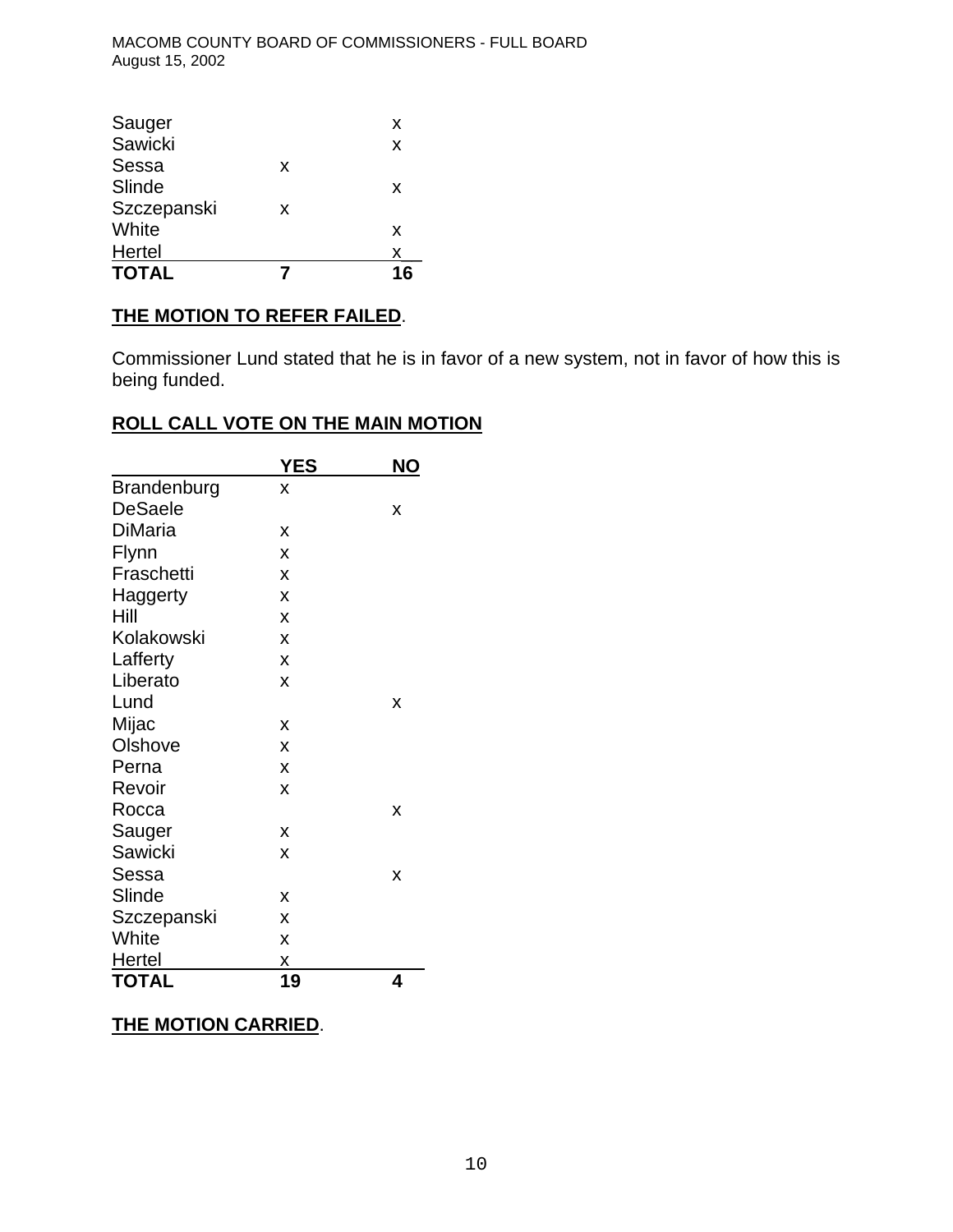## **SEPARATED MOTION**

5. RECOMMEND THAT THE BOARD OF COMMISSIONERS APPROVE THE CONTRACT TO COLLECT DELINQUENT PERSONAL PROPERTY TAXES FOR THE CITY OF ROSEVILLE.

Commissioner Brandenburg stated that the Board shouldn't be involved with this.

A vote was taken on the **SEPARATED MOTION**, and the **MOTION CARRIED** with Commissioners Brandenburg and Revoir voting **NO**.

## **PRESENTATION BY CHIEF JUDGE PETER J. MACERONI**

Spoke about a Federal lawsuit against Macomb County and Susan Fox (Friend of the Court) and the Florida Department of Revenue. Background of case: divorce case granted in Macomb County Circuit Court in 1990 with three minor children, issuance of a support order, mother lives in Roseville, children all of age at this time. \$12,000 arrearages owed to custodial parent and the ex-husband moved to Florida. In attempting to enforce this, at that time Uniform Reciprocal Support Act was in place where states would work together when the non-custodial parent left the state. A federal lawsuit was started requesting the federal court in Florida to declare the state of Michigan had no jurisdiction to enforce the order. At that time, Corporation Counsel was contacted and a declaratory judgment was granted rightfully stating Macomb had every right to do what they were doing. The defendant went to state court, but the Department of Revenue and the Florida Attorney General contacted Corporation Counsel and stated that they could not represent the County of Macomb. There is a conflict representing Macomb County in a state court, which leaves Macomb County to obtain private counsel. He stated that the County is interested in retaining Patricia Lashbrook from Fort Lauderdale, Florida to represent Macomb County. There is not a reciprocal law to enforce a declaratory judgment in Florida and the Board of Commissioners need to approve this attorney at her rate of \$150 per hour. There should not be a trial, just a declaratory judgment only. This issue should not get into default.

A **MOTION** to approve hiring this attorney was made by Commissioner Liberato, supported by Commissioner Flynn, the **MOTION CARRIED**.

Commissioner DiMaria asked Judge Maceroni if the money gets recouped, would the county be able to keep it. Judge Maceroni stated that the money goes to the mother.

A discussion ensued.

A **MOTION TO AMEND** the motion to include a cap of \$2,500 for the legal fees by Patricia Lashbrook on this issue was made by Commissioner DiMaria, supported by Commissioner Sawicki, the **AMENDMENT CARRIED**.

A vote was taken on the **MOTION AS AMENDED**, and the **MOTION CARRIED**.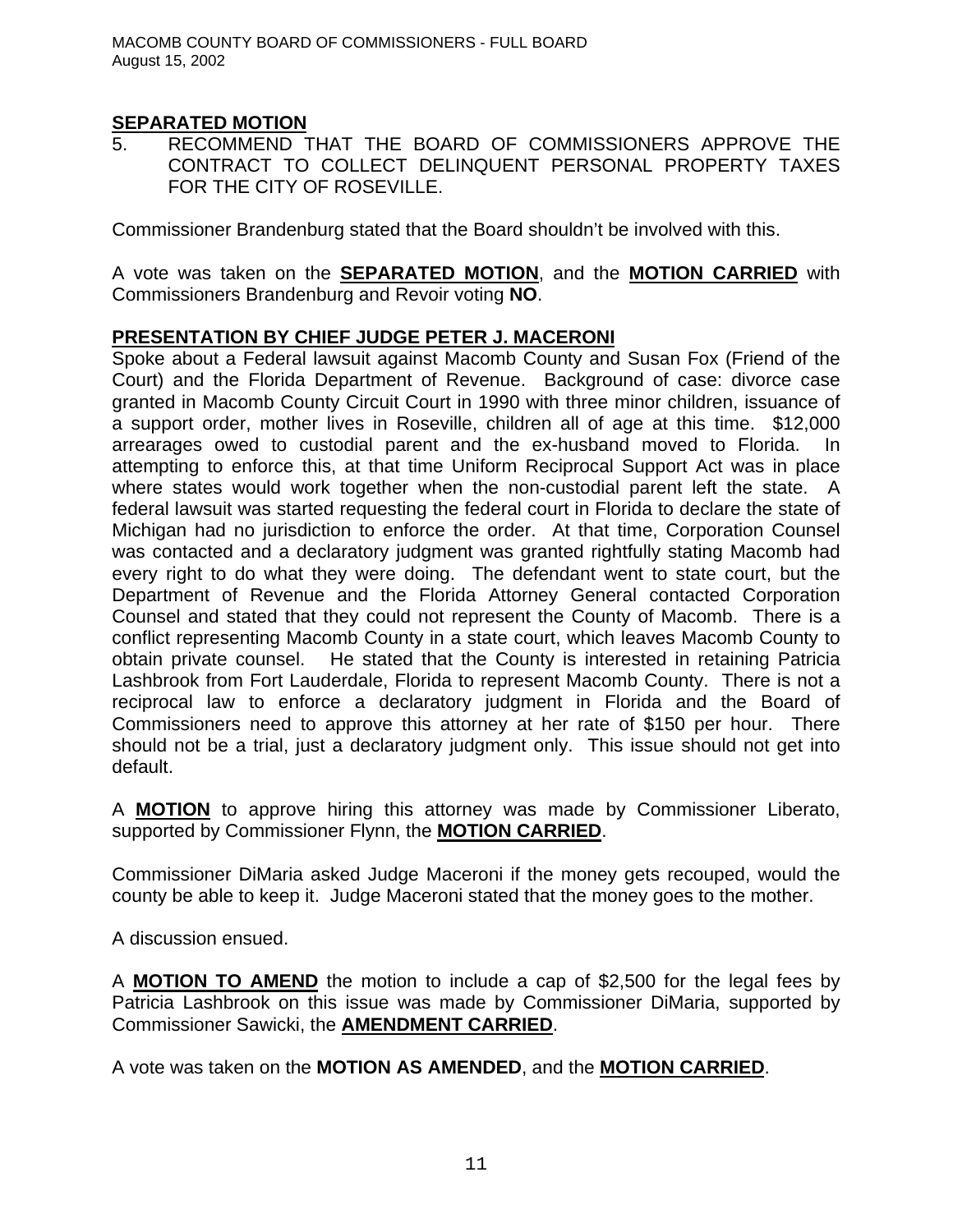## **RESOLUTIONS/TRIBUTES**

A **MOTION** was made by Commissioner Liberato, supported by Commissioner Hill, to adopt the Resolutions and Tributes in their entirety.

- Res. No. 02-81 Honoring Sherwood J. Bennett on his Centennial Birthday (offered on behalf of the Board; recommended by Personnel Committee on 8-13-02)
- Res. No. 02-82 Commending Notables and their Founder/Leader Jerry Wolchon on their  $25<sup>th</sup>$  Anniversary (offered by Perna; Include Brandenburg; recommended by Personnel Committee on 8-13-02)
- Res. No. 02-83 Honoring Irene Wilson on her 80<sup>th</sup> Birthday (offered by Sawicki; include Fraschetti; recommended by Finance Committee on 8-14- 02)
- Res. No. 02-84 Recognizing Kenneth Hagin for 68 Years in the Ministry (offered by Revoir; recommended by Finance Committee on 8-14-02)

## **THE MOTION CARRIED.**

## **ITEM WAIVED TO FULL BOARD BY JPS COMMITTEE CHAIRMAN**

- a) A **MOTION** WAS MADE BY COMMISSIONER DIMARIA, SUPPORTED BY COMMISSIONER SLINDE, TO APPROVE THE 2003 FOC COOPERATIVE REIMBURSEMENT PROGRAM IN THE AMOUNT OF \$7,407,235, WHICH THE STATE OF MICHIGAN WILL FUND \$5,138,544. OF THE \$7,407,235, 66% OR \$4,888,775 IS THE STATE IV-D PORTION. THE ADDITIONAL \$249,769 REPRESENTS A STATE FUNDING SUPPPLEMENT FOR 2003 FOR THE TOTAL CONTRACT OF \$5,138,544. THIS CONTRACT COVERS THE PERIOD OF COTBER 1, 2002 THROUGH SEPTEMBER 30, 2003, AND THE **MOTION CARRIED**.
- b) A **MOTION** WAS MADE BY COMMISSIONER DIMARIA, SUPPORTED BY COMMISSIONER SLINDE, TO CONCUR IN THE REQUEST OF THE PROSECUTOR'S OFFICE AND APPROVE THE RENEWAL OF THE MACOMB AUTO THEFT SQUAD GRANT FOR 2003, AND THE **MOTION CARRIED**.
- c) A **MOTION** WAS MADE BY COMMISSIONER DIMARIA, SUPPORTED BY COMMISSIONER SLINDE, TO APPROVE TO RENEW THE MACOMB AUTO THEFT SQUAD (MATS) GRANT TO FURTHER THE FUDNING FOR AUTO THEFT INVESTIGATIONS, AND THE **MOTION CARRIED**.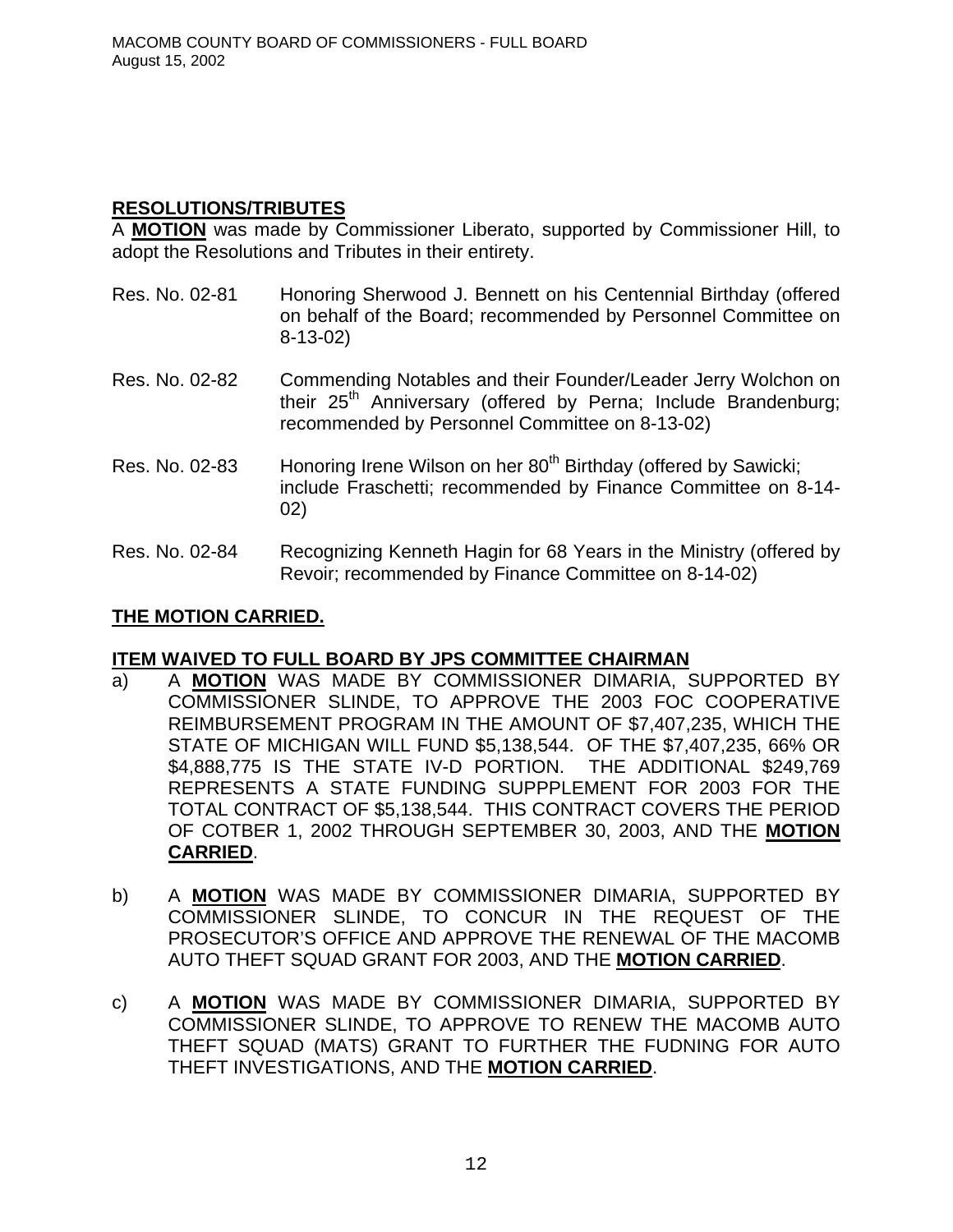d) A **MOTION** WAS MADE BY COMMISSIONER DIMARIA, SUPPORTED BY COMMISSIONER SLINDE, TO APPROVE TO ADD TWO DEPUTIES TO THE CURRENT CONTRACT WITH THE TOWNSHIP OF MACOMB TO SUPPLEMENT POLICE SERVICES PROVIDED BY THE SHERIFF'S OFFICE. THE TOWNSHIP OF MACOMB WILL PROVIDE THE FUNDING, THUS INCURRING NO COST TO THE COUNTY OF MACOMB, AND THE **MOTION CARRIED**.

## **APPOINTMENTS**

| <u>.</u><br><u> The Million 1</u><br>a) |             | <b>VETERAN'S AFFAIRS COMMISSION</b> |                  |
|-----------------------------------------|-------------|-------------------------------------|------------------|
|                                         | <b>HELM</b> | <b>KOZLOWSKI</b>                    | <b>VAN RIPER</b> |
| <b>Brandenburg</b>                      |             |                                     | X                |
| <b>DeSaele</b>                          | X           |                                     |                  |
| <b>DiMaria</b>                          | X           |                                     |                  |
| Flynn                                   | X           |                                     |                  |
| Fraschetti                              |             |                                     | X                |
| Haggerty                                | X           |                                     |                  |
| Hill                                    | X           |                                     |                  |
| Kolakowski                              | X           |                                     |                  |
| Lafferty                                | X           |                                     |                  |
| Liberato                                | X           |                                     |                  |
| Lund                                    |             |                                     | X                |
| Mijac                                   | X           |                                     |                  |
| Olshove                                 | X           |                                     |                  |
| Perna                                   | X           |                                     |                  |
| Revoir                                  |             |                                     | X                |
| Rocca                                   |             |                                     | X                |
| Sauger                                  | X           |                                     |                  |
| Sawicki                                 | X           |                                     |                  |
| Sessa                                   |             |                                     | X                |
| Slinde                                  | X           |                                     |                  |
| Szczepanski                             |             |                                     | X                |
| White                                   | X           |                                     |                  |
| <b>Hertel</b>                           | X           |                                     |                  |
| <b>TOTAL</b>                            | 16          | $\bf{0}$                            | $\overline{7}$   |

George Helm is appointed to the Veteran's Affairs Commission.

## **NEW BUSINESS**

Commissioner Lund indicated that he was going to suggest some changes to the Rules Committee for approval at the next full board meeting.

Commissioner Kolakowski stated that she is going to recommend to the Rules Committee to amend Officers Duties by adding a new (c) and to renumber existing (c) through (f) as (d) through (g): *(c) The Chairperson is the Chief Administrative Officer of the County. The office of Chairperson is a full-time position in the same sense as the County Clerk, Prosecuting Attorney, Public Works Commissioner, Sheriff and Treasurer.*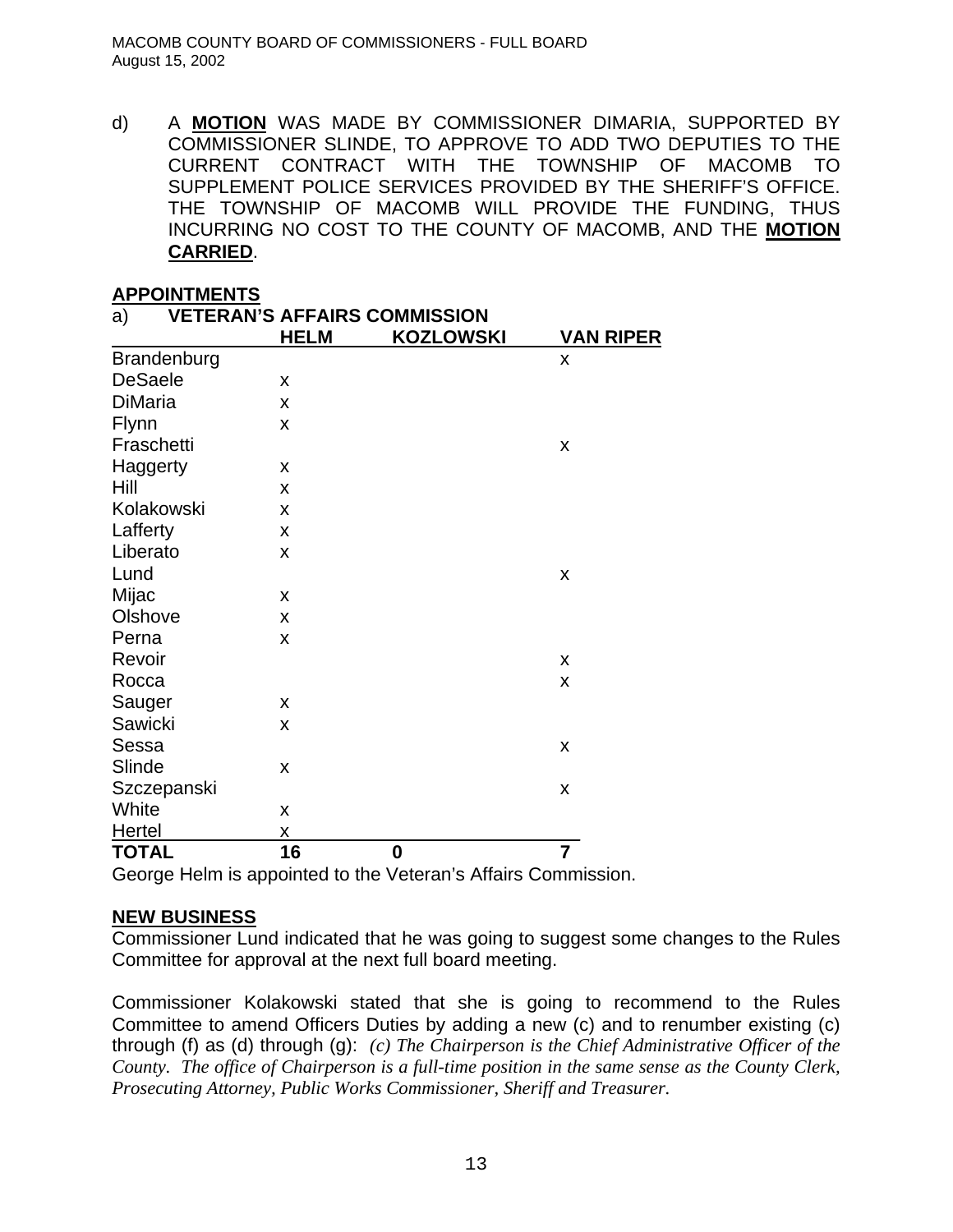Commissioner Kolakowski indicated that the Board of Commissioners did not have anything to do with the contract with Freedom Hill, the Parks Commission entered in the contract. George Brumbaugh indicated that the Parks Commission could re-enter the contract with Hillside, but it takes two parties to reopen the contract.

Commissioner Sessa suggested that the parking lot should have reserved parking for Police Departments to use without a meter.

Commissioner DiMaria recommended that an Ad Hoc committee prepare a list of what properties the County now owns.

Commissioner Hill will get an update regarding the status of the roof construction for Freedom Hill.

Commissioner Lafferty commended the Health Department for doing a great job.

Commissioner Brandenburg stated that there are policies on planned parenthood with Macomb County and asked that the Health Department remove that information from their website.

Commissioner Perna stated that Sterling Heights did approve the application process for the roof at Freedom Hill.

## **PUBLIC PARTICIPATION**

#### *Jerry Frenchy, Roseville, Michigan: (586) 293-8711*

Repeated his comments from public participation. Spoke in favor of the proposed radio system that has been discussed. The voters of Macomb County should decide whether they want this system or not.

#### *Sheriff Mark A. Hackel*

He applauded Mr. Frenchy for his support on the proposed radio system. Sheriff Hackel publicly apologized to Commissioner Sessa. He indicated that they shared a conversation at a Finance Committee meeting where Commissioner Sessa wanted to talk to Sheriff Hackel about an article that he had sent over the Sheriff Hackel's office. Sheriff Hackel felt that he didn't have the knowledge to respond regarding this article and he had a staff member attempt to get a hold of him. Commissioner Sessa was upset because a Captain from the Sheriff's Office met with him in the hallway instead of Sheriff Hackel calling him directly and this upset him. Sheriff Hackel appreciates Commissioner Sessa's candidness.

#### *Timothy Malone, Sterling Heights, Michigan*

Played a tape recording of a concert and its noise level from a half-mile away at Freedom Hill.